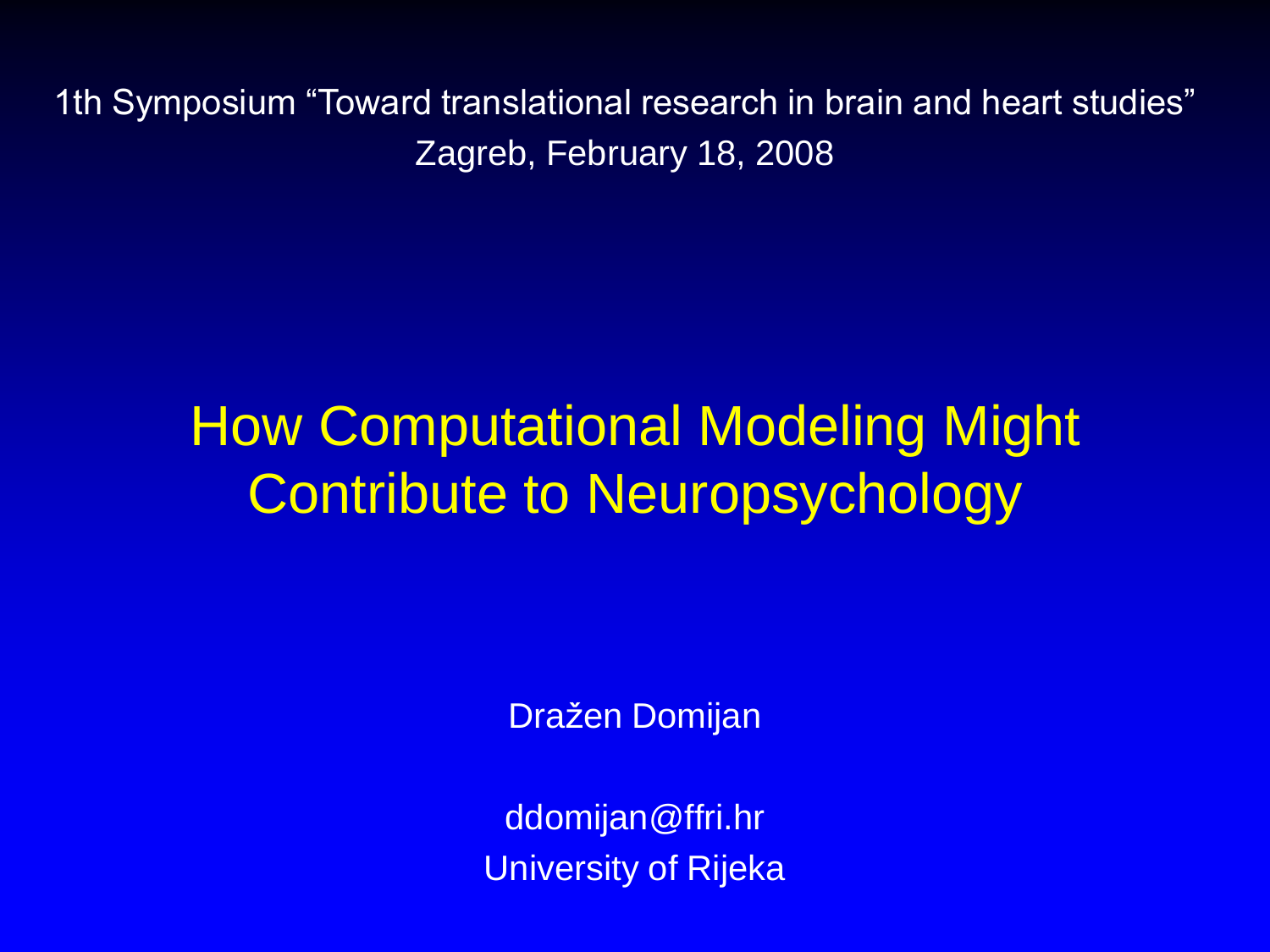### Hippocampus and memory

• Hippocampus has important role in memory, but it is not clear what precisely that role is

• Anterograde amnesia – lesion of the medial temporal lobe (deficit for learning new facts)

• Hippocampus is involved in declarative memory, but not in procedural learning (skills or habits)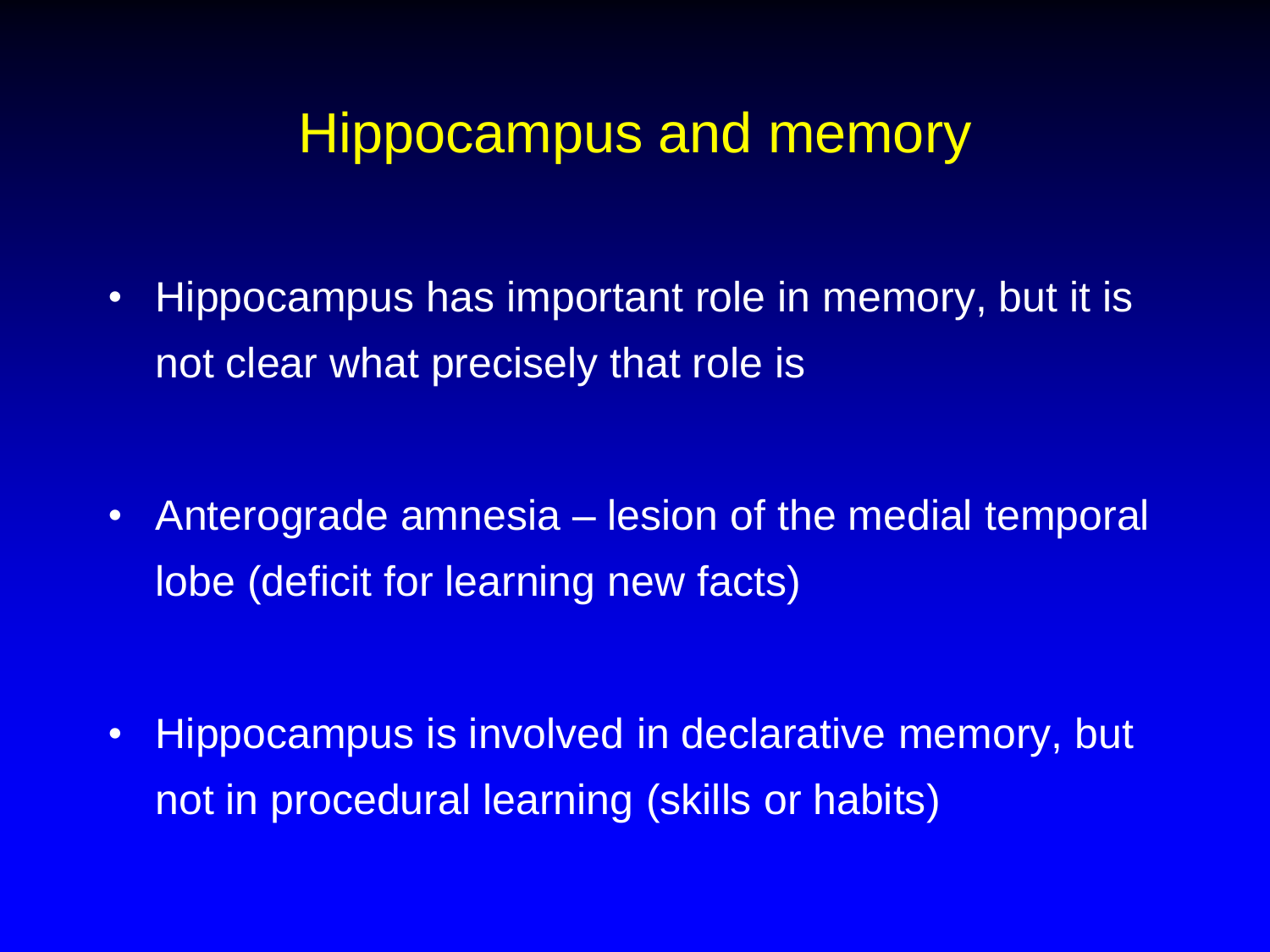## Hippocampus and memory

- However, hippocampus is involved in more complex forms of classical conditioning (latent inhibition)
- Eyeblink conditioning:
- Unconditional stimulus (US) air puff
- Conditional stimulus (CS) tone
- If CS repeatedly precede US, the animal learns to respond to CS – eyeblink occurs after tone because air puff is expected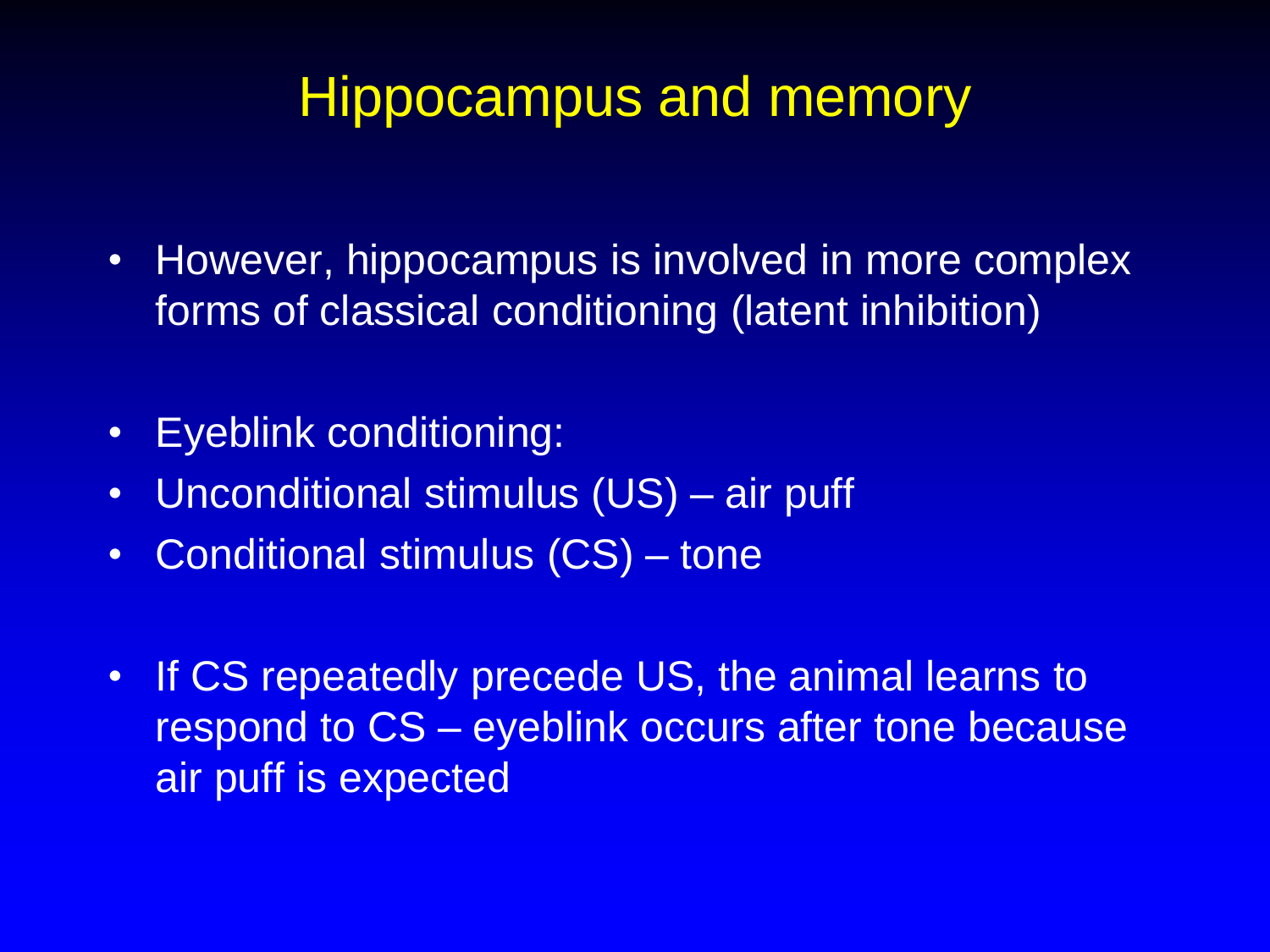#### Hippocampus and memory

• Latent inhibition: prior exposure to the CS slows subsequent formation of US - CS association

• After hippocampal lesion, latent inhibition disappears

• Gluck et al. (2005): model of interaction between hippocampus and cerebellum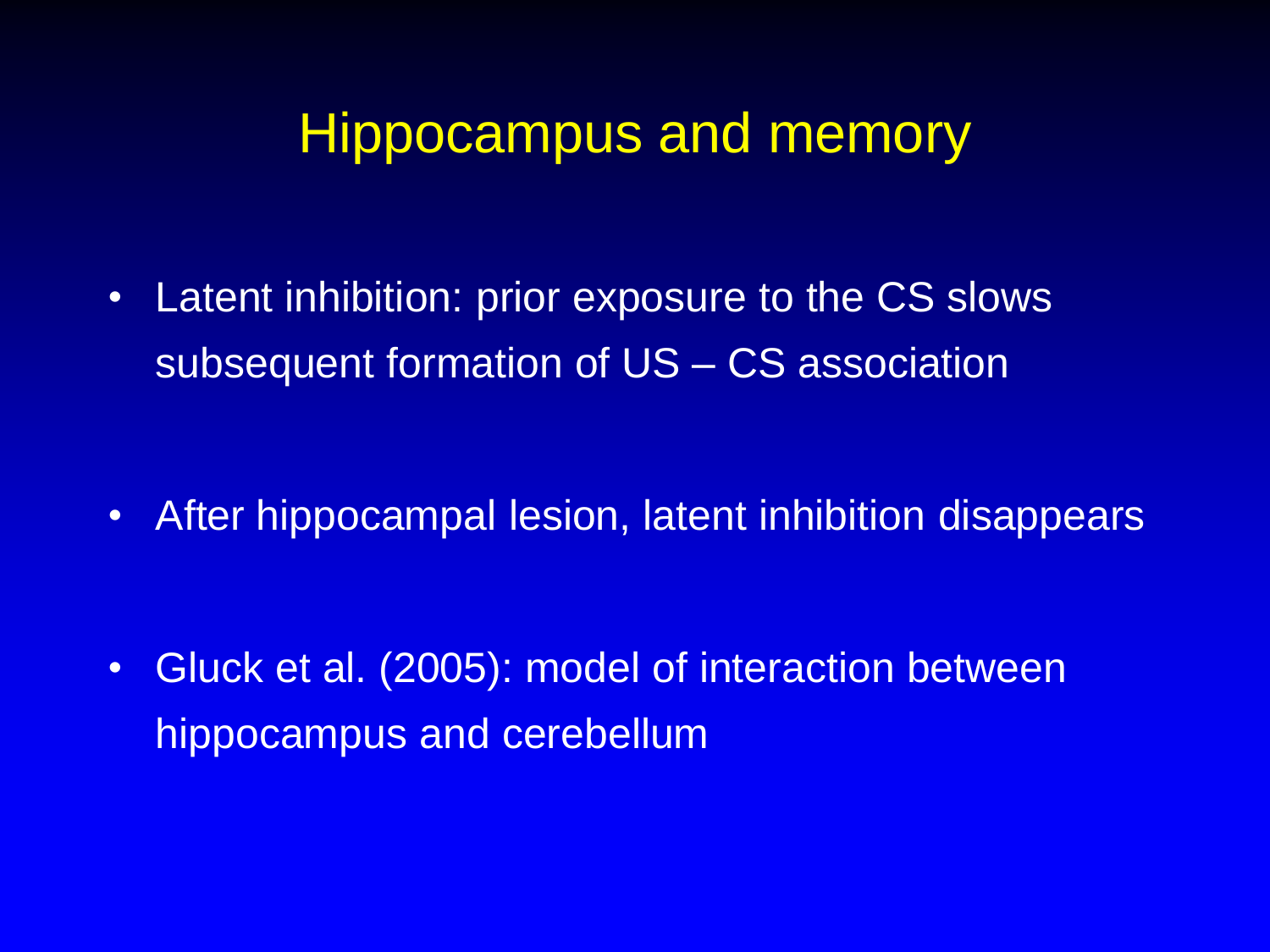- Cerebellum is necessary and sufficient neural substrate for classical conditioning
- CS and US represent input to the neural network and CR is output signal
- Learning is implemented as a change in synaptic weights: Least Mean Square (LMS) algorithm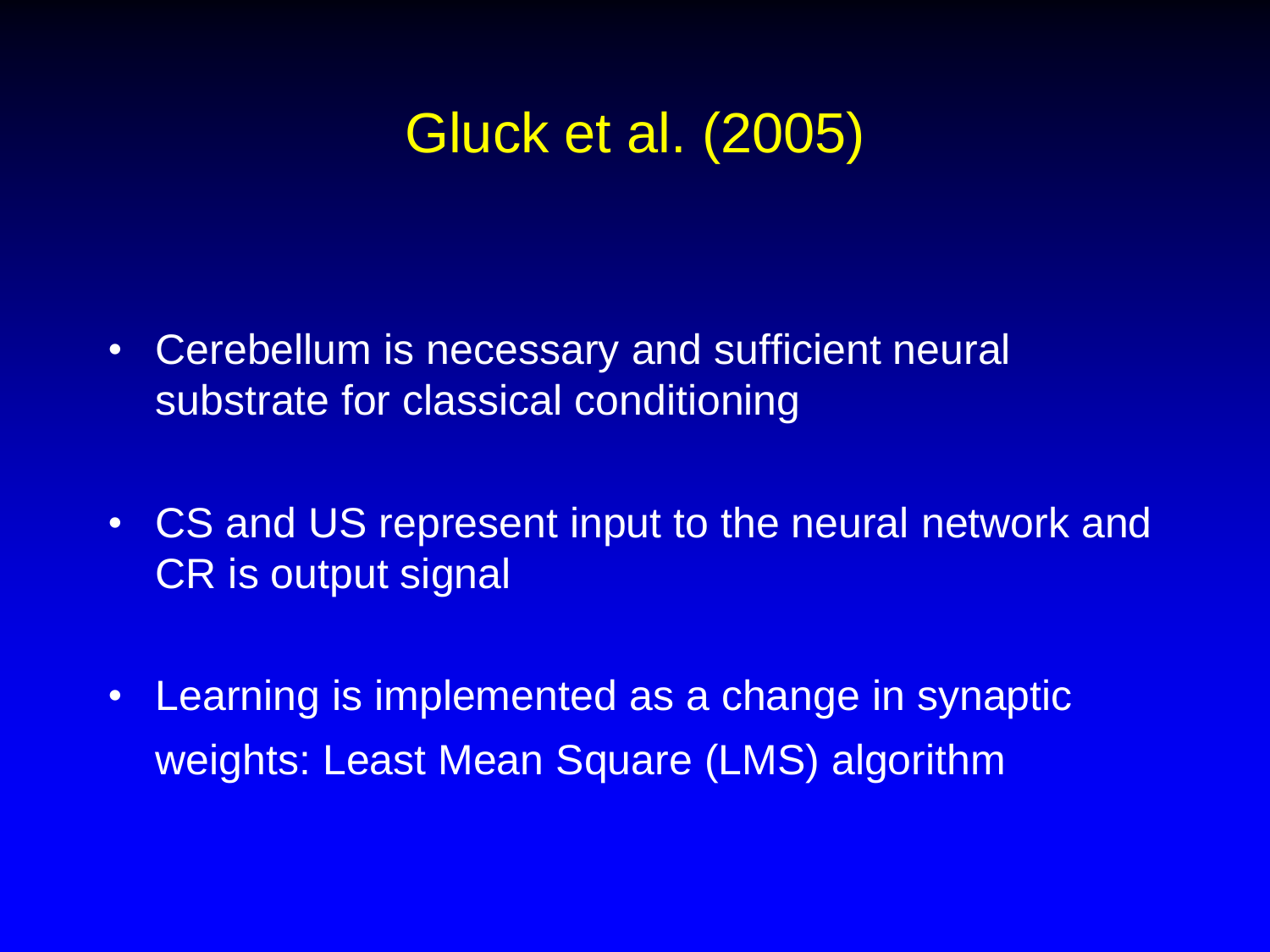• LMS algorithm: learning by error correction

• Learning by comparison of CR (output signal) and US (input signal). Difference represents error which is minimized by LMS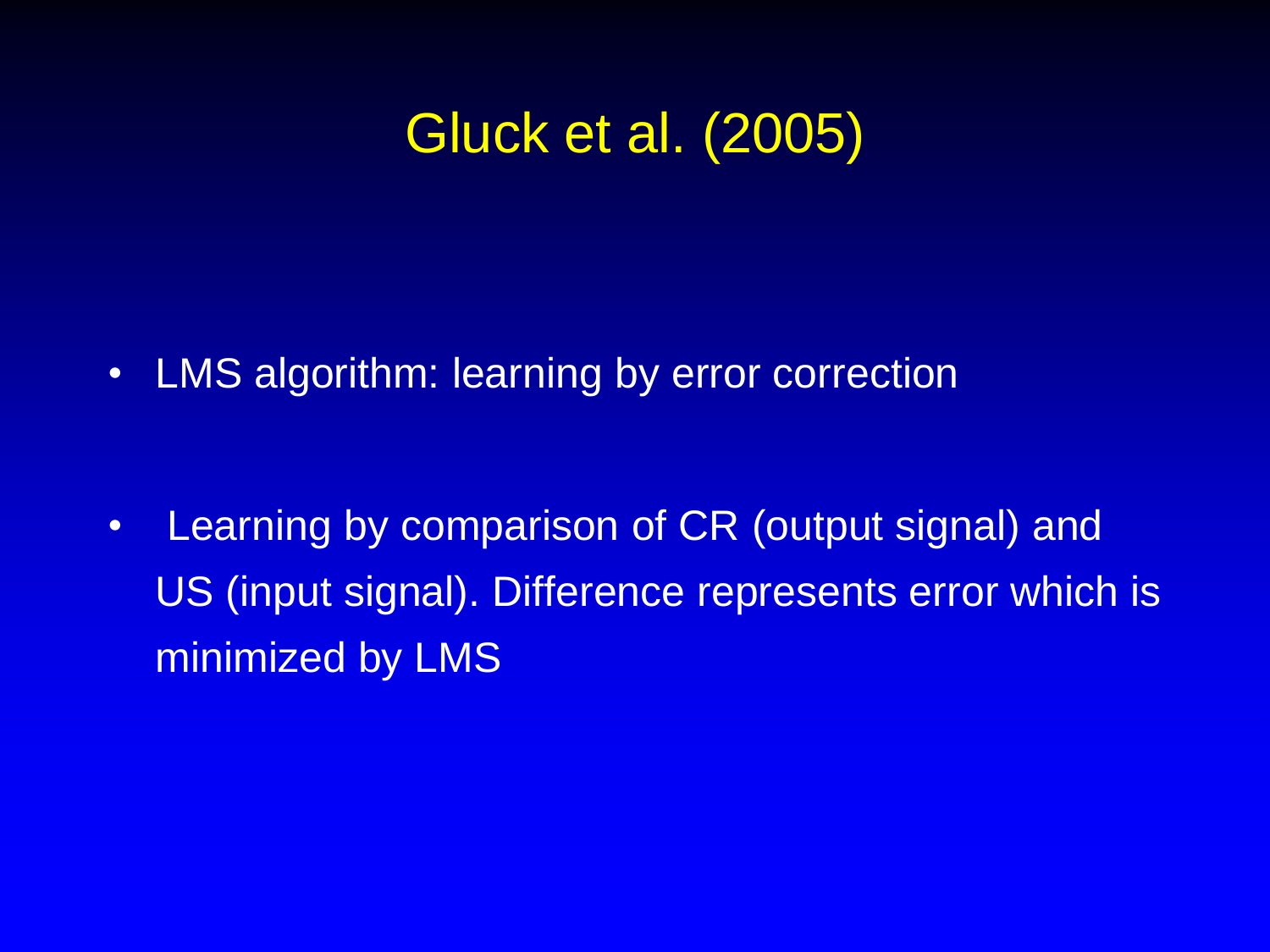- Role of HC: development of new representations which encode important regularities in the environment
- If two CS often co-occur in the environment, their representations become more compact or more similar (compression)
- If two CS never occur together, their representations become more different (differentiation)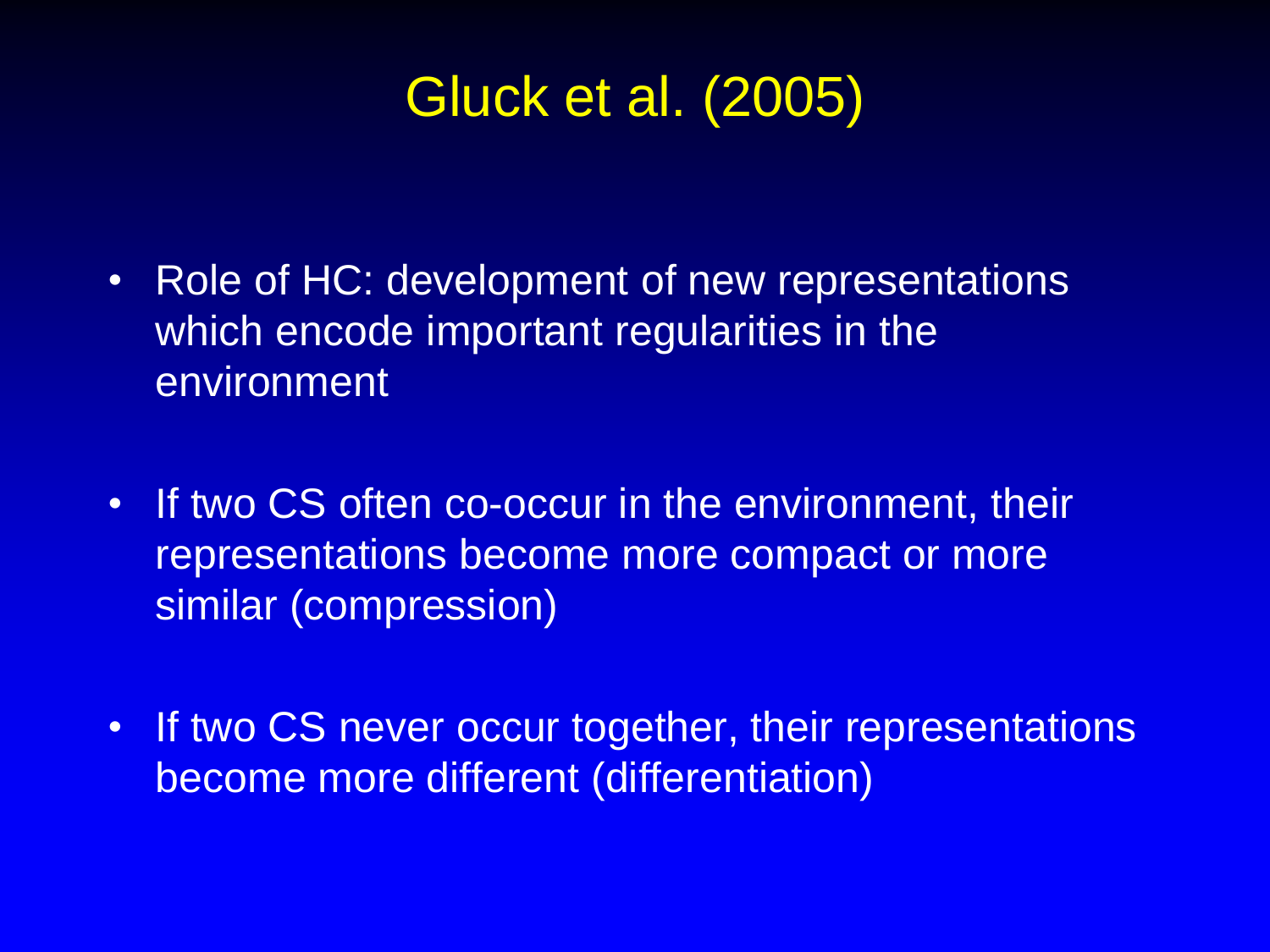- The role of hippocampus: compression of redundancy and predictive differentiation
- Error back-propagation
- Hidden layer: compression and retaining information about difference in input patterns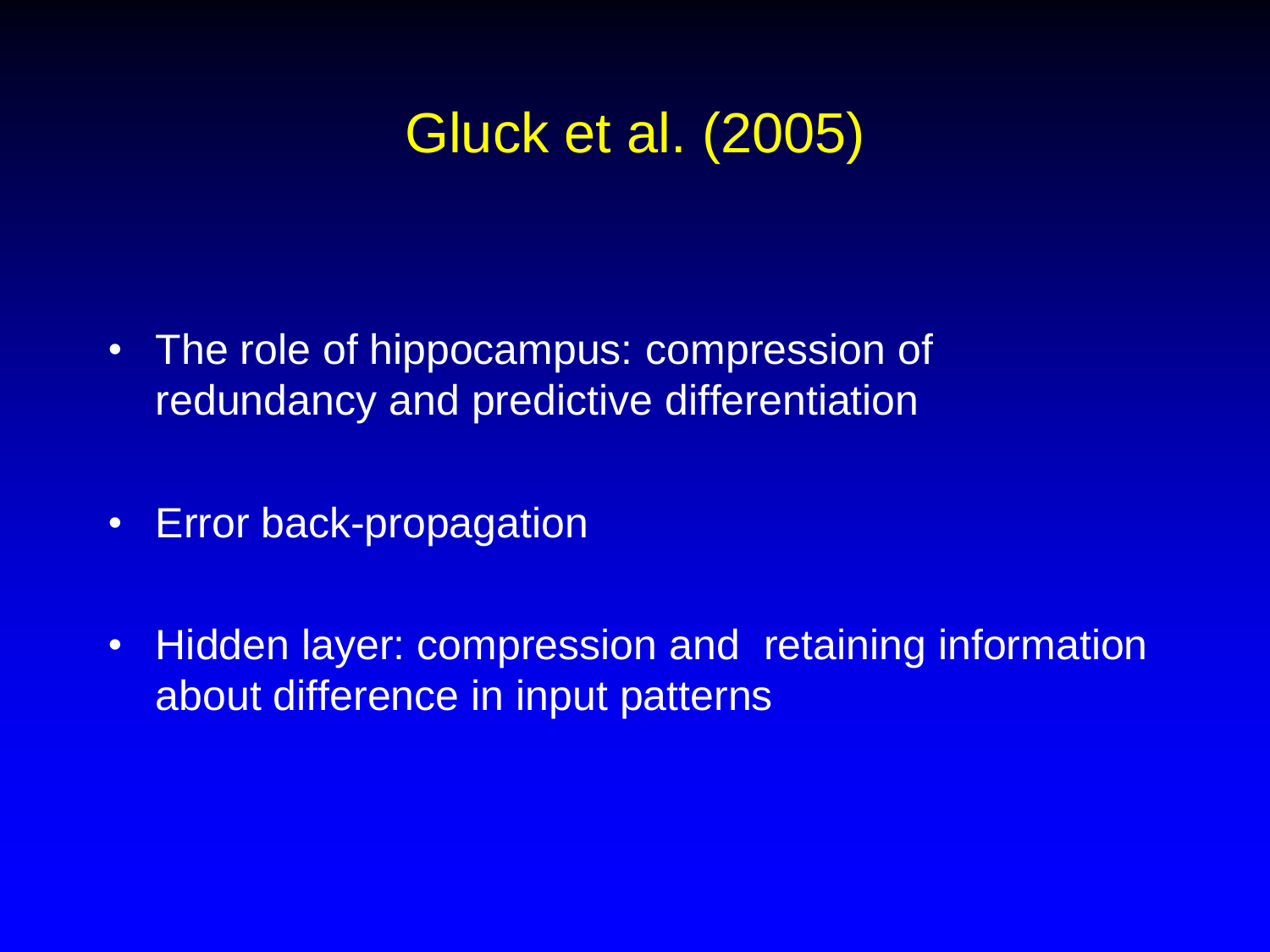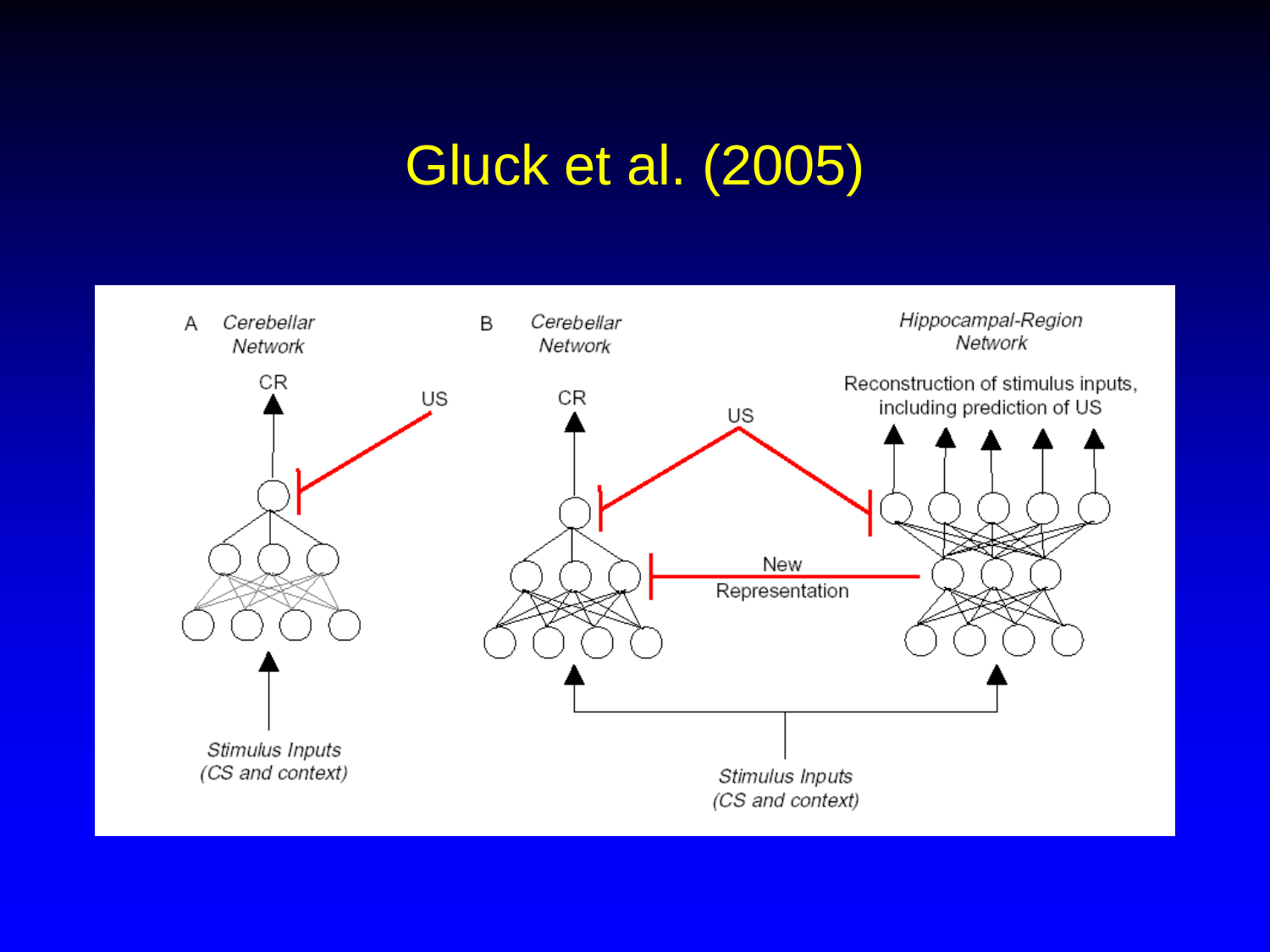#### Application of the model

• Analysis of memory disorders in humans

• Lesion of HC disables latent inhibition in humans also

• Computer task similar to classical conditioning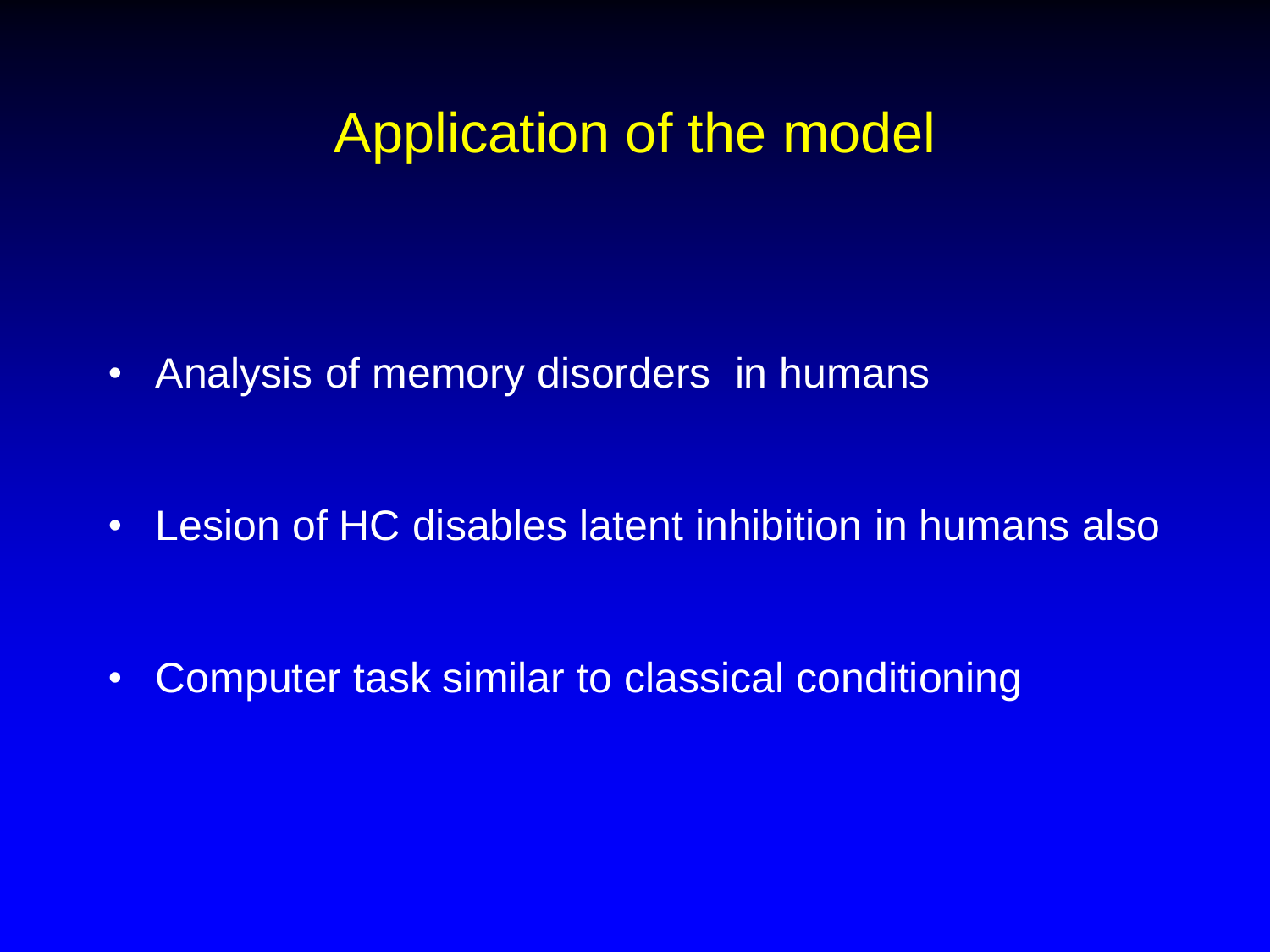## Application of the model

- Concurrent discrimination task (i.e., color and shape)
- Task is divided in two phases. First phase is learning of association. Second phase is transfer of learned association to new situation
- 1st phase does not depend on the HC but 2nd phase depends. HC allows generalization
- Hippocampal atrophy (HA): 1st phase yes. 2nd phase – no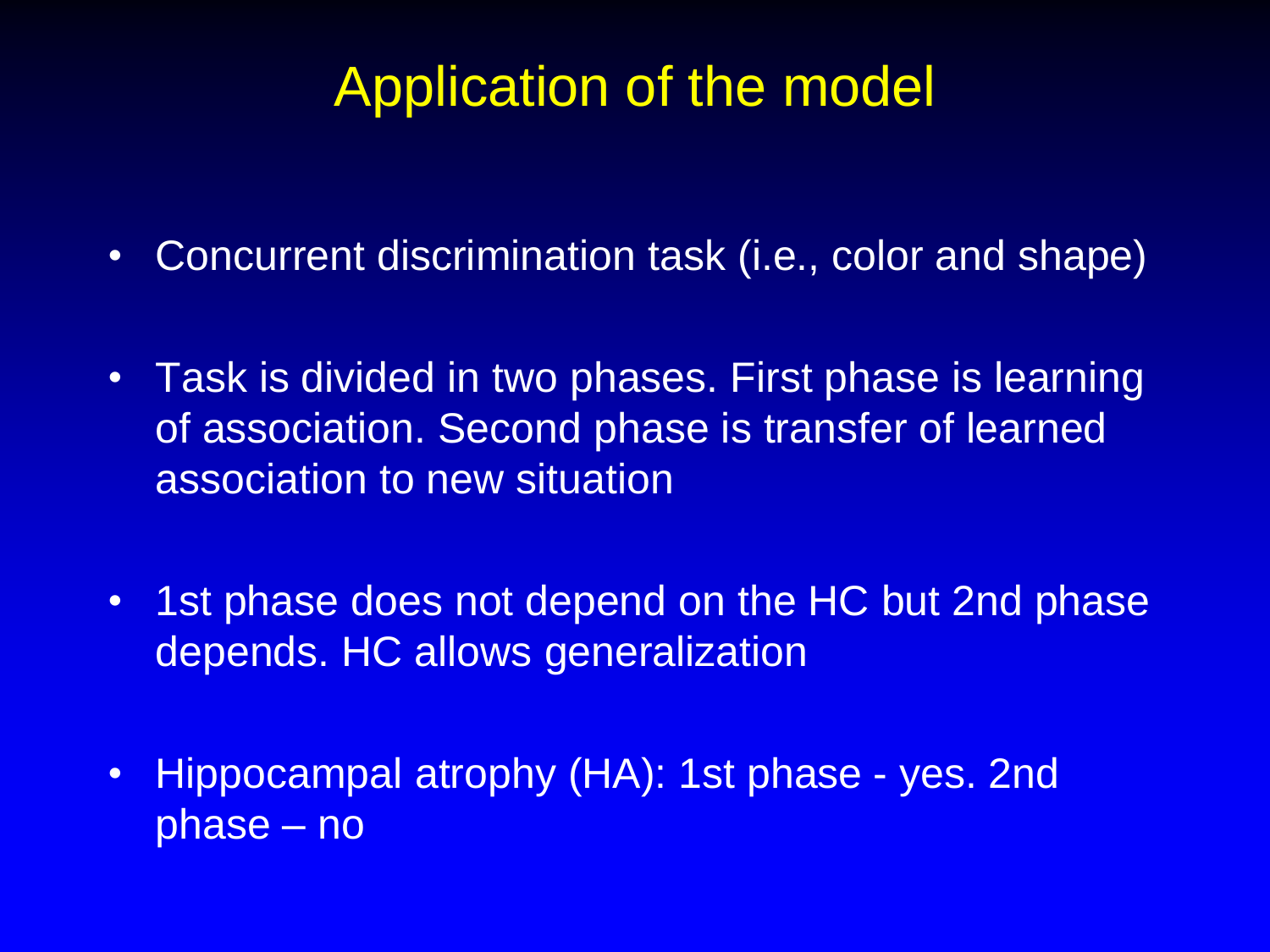# Concurrent discrimination task

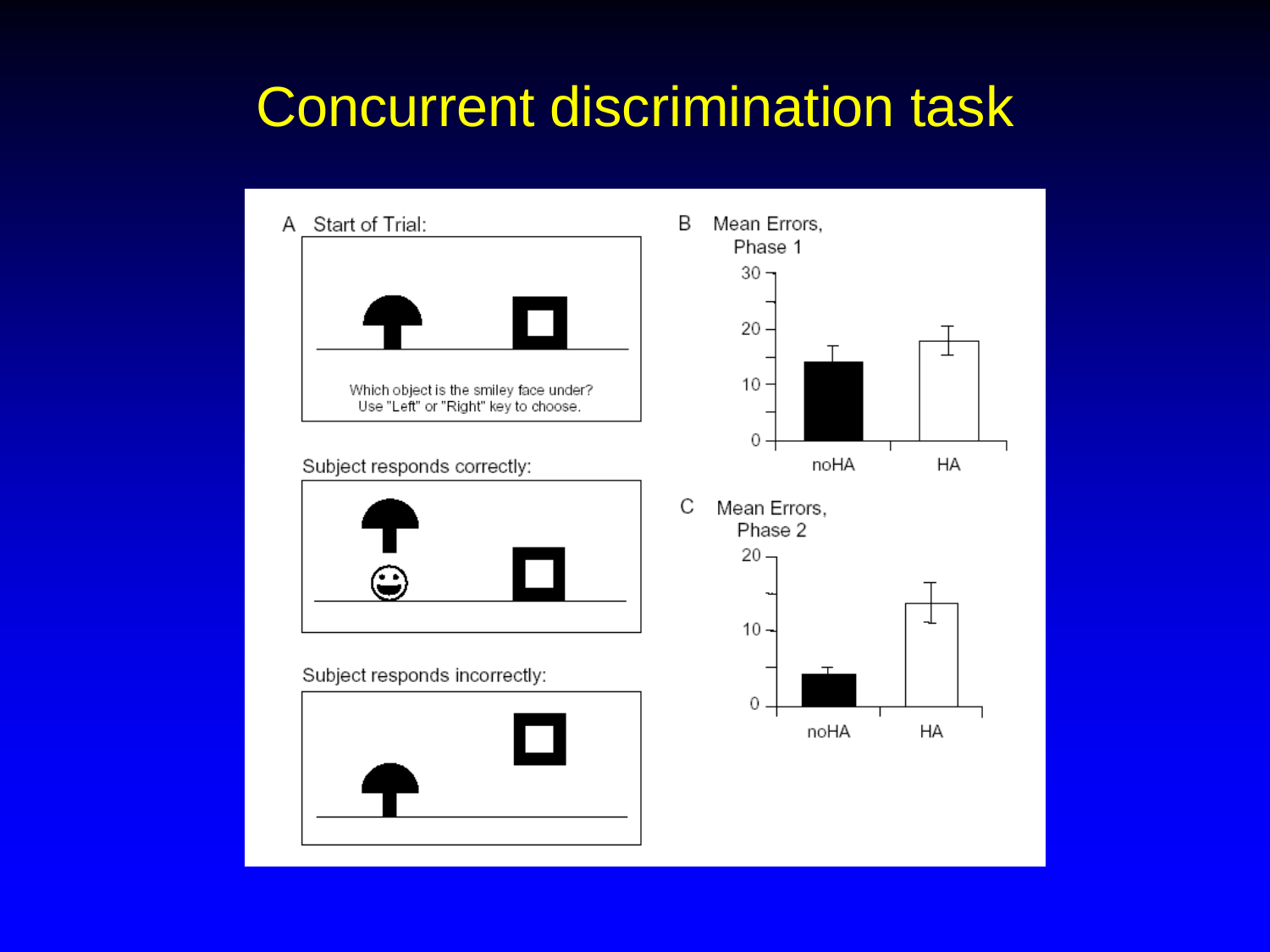# Clinical implications

- Concurrent discrimination task can be used as an indicator of reduced hippocampal volume which is a risk factor for subsequent development of Alzheimer's disease
- Clinical test. Good discrimination of older people with HA and people without HA when the results are compared with MRI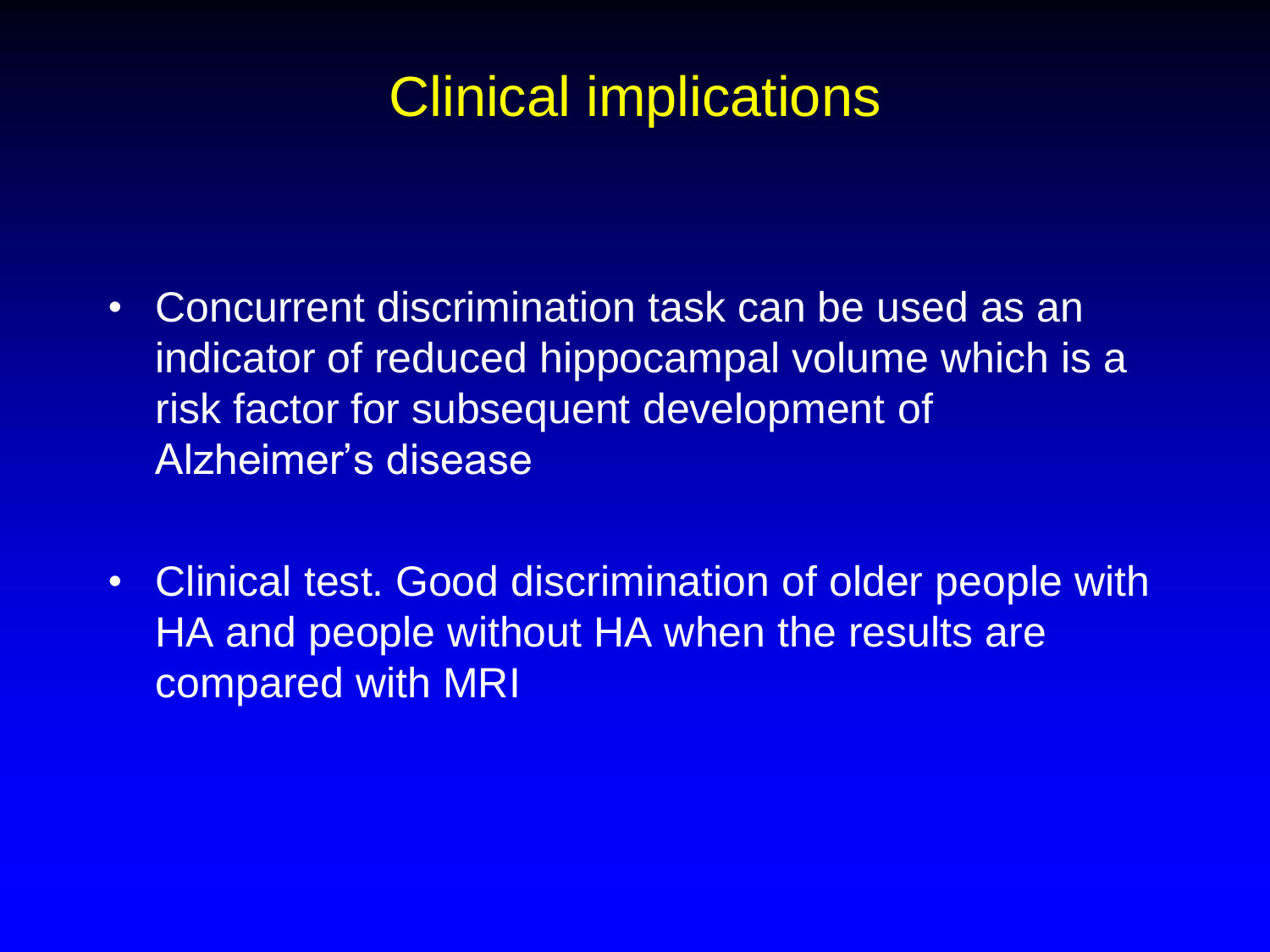### Detailed look at hippocampus